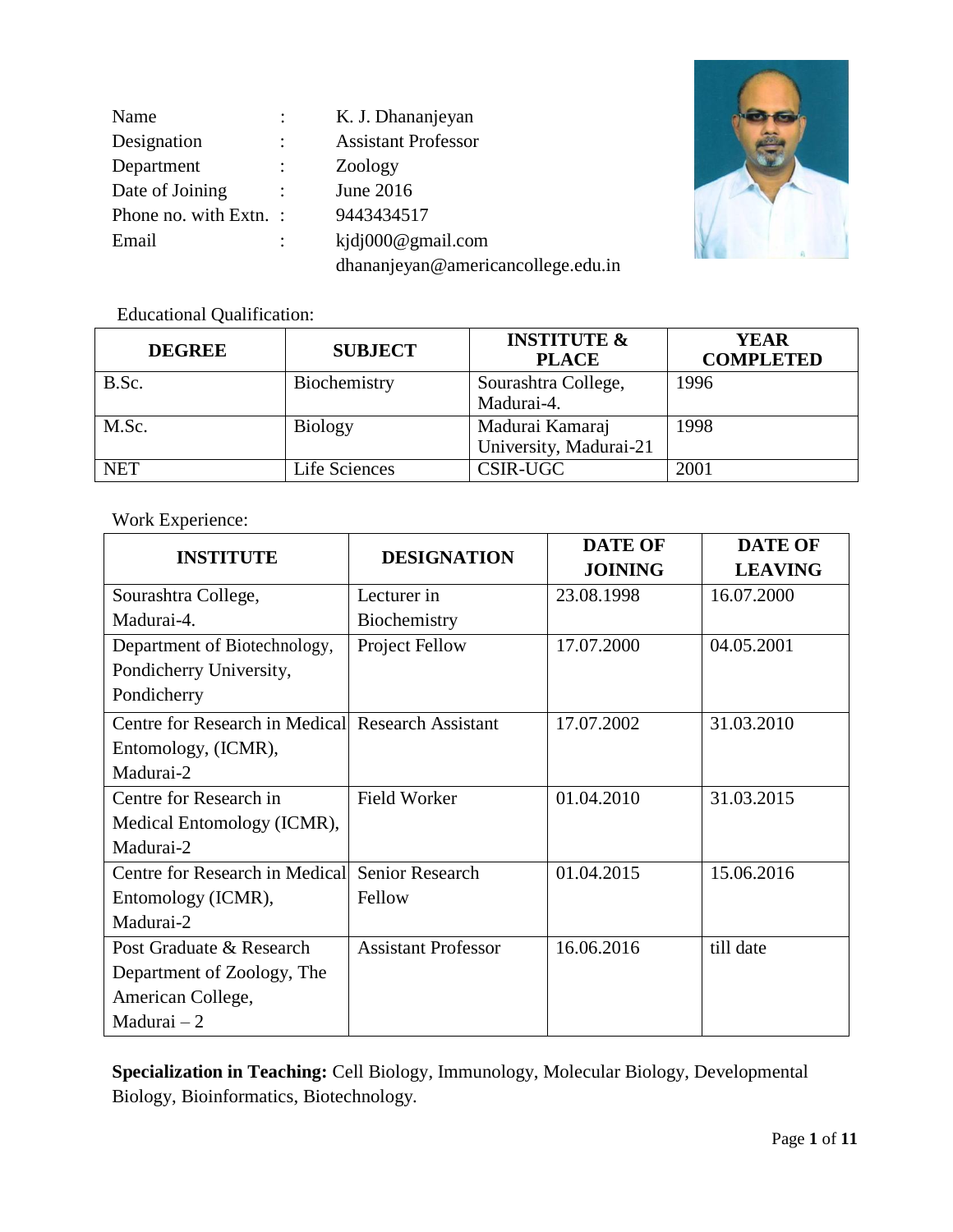# **Specialization in Research**: Arbo virology, Molecular taxonomy

# **Research Interests:** Vector biology and Arbovirology

## **Research Guidance:**

- PG academic dissertations guided 4
- > UG group projects guided 2 batches (10 students)
- 

# **Membership in Scientific Bodies:**

 $\triangleright$  Life member in Tamil Nadu Science Forum

# **Academic credentials / Other activities:**

- Faculty of Community College Medical Lab Technology (2016 2018).
- External practical examiner in the subject of Bioinformatics in Thiagarajar College.
- External practical examiner in the subject of Molecular Biology in Fatima College.
- External practical examiner in the subject of Cell & Molecular Biology in Sri Meenakshi Government Arts College for Women.
- External practical examiner in the subject of Zoology for Botany in Madura College.
- Served as a reviewer for the bioinformatics journal "**International Journal of Computational Bioscience**".
- Served in 'Discipline Committee' during the celebration of  $136<sup>th</sup>$  College day.
- Served as a nominated member of "Board of Studies for Diploma and Advanced Diploma in Medical Laboratory Technology of American College-Community College, for the academic year 2017-18 held on 29.05.2018.
- Served as Jury Member in screening Students' Science Project presented to Tamil Nadu Science forum.
- Member in NAAC Criterion II team of the college.
- Served as External Examiner for conducting practical examinations to UG & PG students in Madura College, Fatima College, Thiagaraja College, Sri Meenakshi Government Arts College for Women, Sourashtra College

# **RESEARCH ACHIEVEMENTS**

- Established mosquito larval/pupal exuvium and egg shells of mosquitoes as useful sources for the isolation of genomic DNA
- Established *Anopheles pseudosundaicus*, the newly described species by CRME, to be closely related to *Anopheles subpictus* through DNA Barcoding technique using mitochondrial Cytochrome Oxidase gene subunit 1.
- Established *Toxorhynchites tyagii & T. dargeelingensis,* the newly described species by CRME, through molecular evidence.

# **PROJECTS HANDLED: 4**

- $\checkmark$  'Mosquito pupal exuvium: an alternate source of genomic DNA' as **PI** 
	- **►** ICMR intramural
- $\checkmark$  'Prediction of 3-D model of the Chikungunya virus envelop protein' as **PI** 
	- $\bullet$  ICMR intramural
- $\checkmark$  'Molecular identification of dengue and Japanese encephalitis virus vectors using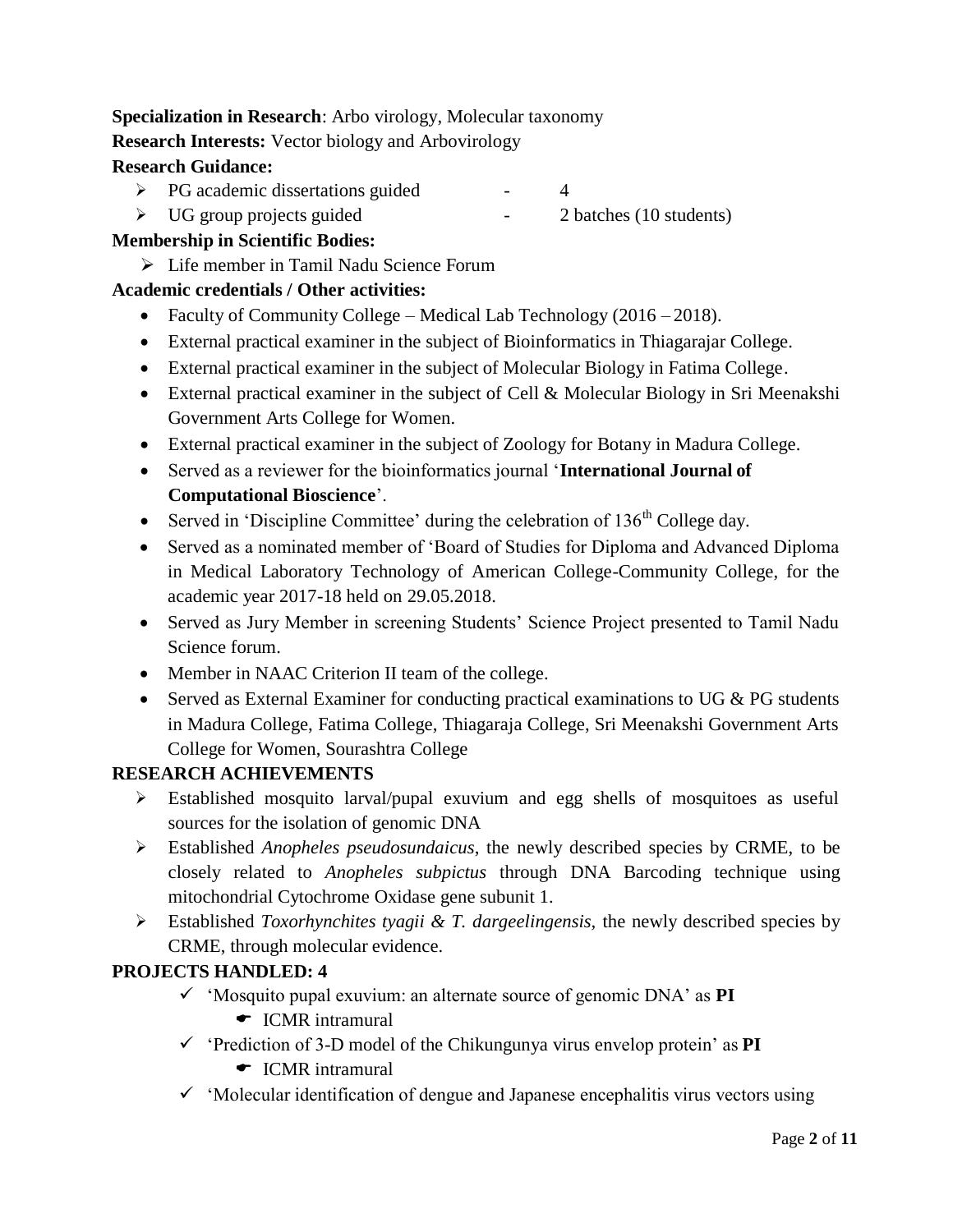genomic DNA derived from non-destructive source" as **PI**

- **←** ICMR intramural
- $\checkmark$  'Barcoding of mosquito fauna in the western ghats region' as **Co-I**.
	- $\bullet$  ICMR intramural.

#### **PUBLICATIONS:**

#### Articles in Peer-reviewed Scientific Journals: **(International)**

- 1. Paramasivan R, Sivaperumal R, **Dhananjeyan KJ**, Thenmozhi V and Tyagi BK. (2007). Prediction of 3-dimensional structure of salivary odorant-binding protein-2 of the mosquito *Culex quinquefasciatus*, the vector of human lymphatic filariasis. *In Silico Biology* **7:** 1-6
- 2. Paramasivan R, Philip Samuel P, Thenmozhi V, Rajendran R, Victor Jerald Leo S, **Dhananjeyan KJ**, Krishnamoorthi R, Arunachalam N and Tyagi BK. (2009). Chikungunya virus isolated in Lakhshadweep islands in the Indian Ocean: evidence of the Central/East African genotype. *Japanese Journal of Infectious Diseases* **62:** 67 – 69. (IF: 1.22)
- 3. **Dhananjeyan KJ**, Sivaperumal R, Paramasivan R, Thenmozhi V and Tyagi BK. (2009). Insilico homology modeling of three isoforms of insect defensins from the dengue vector mosquito, *Aedes aegypti* (Linn., 1762). *Journal of Molecular Modeling* **15(5):** 507-514. DOI 10.1007/s00894-008-0408-7 (IF: 2.336)
- 4. Tyagi BK, Hiriyan J, Tewari SC, Ayanar K, Philip Samuel P, Arunachalam N, Paramasivan R, Krishnamoorthy R, **Dhananjeyan KJ**, Victor Jerald Leo S and Rajendran R. (2009). Description of a new species, *Anopheles pseudosundaicus* (Diptera: Culicidae) from coastal Kerala, India. *Zootaxa* **2219:** 49–60 (IF: 0.891)
- 5. **Dhananjeyan KJ**, Paramasivan R, Tewari SC, Rajendran R, Thenmozhi V, Victor Jerald Leo S, Venkatesh A and Tyagi BK. (2010). Molecular identification of mosquito vectors using genomic DNA isolated from eggshells, larval and pupal exuvium. *Tropical Biomedicine* **27(1):** 47-53*.* (IF: 0.581)
- 6. Sunish IP, Rajendran R, Paramasivan R, **Dhananjeyan KJ** and B. K. Tyagi. (2011). Wolbachia endobacteria in the natural population of *Culex quinquefasciatus* from filariasis endemic villages of south India. *Tropical Biomedicine* **28(3):** 569-576. (IF: 0.65)
- 7. Gowri Sankar S, **Dhananjeyan KJ**, Paramasivan R, Thenmozhi V, Tyagi BK and John Vennison. (2011). Evaluation and use of NS1 IgM antibody detection for acute dengue virus diagnosis: report from an outbreak investigation. *Clinical Microbiology and Infection* **18(1):** e8-e10 (IF: 4.784)
- 8. Gowri Sankar S, **Dhananjeyan KJ**, Paramasivan R, Thenmozhi V, Tyagi BK and John Vennison. (2013). High-level expression of functionally active Dengue-2 non structural antigen 1 production in Escherichia coli. *BioMed Research International* 2013:343195 (IF: 2.880)
- 9. Krishnamoorthy R, Munirathinam A, **Dhananjeyan KJ**, Hiriyan J, Mariappan T, Philip Samuel P and Venkatesh A. (2013). Description of a new species, *Toxorhynchites*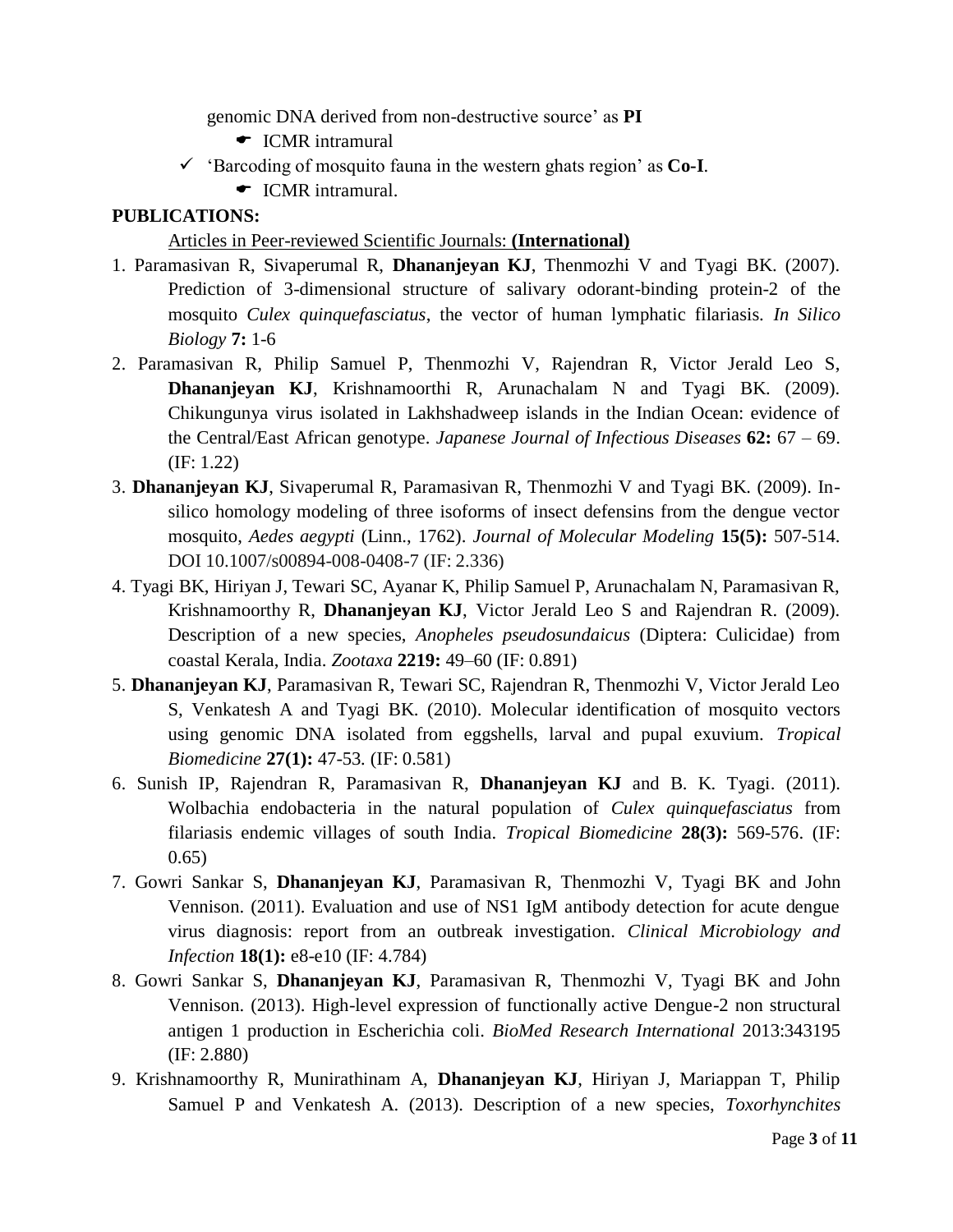*(Toxorhynchites) tyagii* (Diptera: Culicidae), from Nilgiri hills, Western Ghats, South India. *Zootaxa*. 3701(4): 447-459. (IF: 0.974)

- 10. Gowri Sankar S, Balaji T, Venkatasubramani K, Thenmozhi V, **Dhananjeyan KJ**, Paramasivan R, Tyagi BK, John Vennison S. (2014). Dengue NS1 and prM antibodies increase the sensitivity of acute dengue diagnosis test and differentiate from Japanese encephalitis infection. *Journal of Immunological Methods.* **407:** 116-119. (IF: 2.25)
- 11. Tyagi BK, Munirathinam A, Krishnamoorthy R, Baskaran G, Govindarajan R, Krishnamoorthi R, Mariappan T, **Dhananjeyan KJ** and Venkatesh A. (2015). A revision of genus *Toxorhynchites* Theobald, 1901, in the South-East Asian countries, with description of a new species Toxorhynchites (Toxorhynchites) darjeelingensis from West Bengal, India (Diptera, Culicidae). *HALTERES*. **6:** 13-32. (IF: NIL).
- 12. Kathiresan E, Paramasivan R, Thenmozhi V, Aparup Das, **Dhananjeyan KJ**, Gowri Sankar S, Victor Jerald Leo S, Rathnapraba S and John Vennison S. (2017). Development and multi-use applications of dengue NS1 monoclonal antibody for early diagnosis. *RSC Advances*. **7:** 1927–1931. (IF: 3.289).

### **Articles in Peer-reviewed Scientific Journals: (National)**

- 1. Paramasivan R, Thenmozhi V, Hiriyan J, **Dhananjeyan KJ**, Tyagi BK & Dash AP. (2006). Serological & entomological investigations of an outbreak of dengue fever in certain rural areas of Kanyakumari district, Tamil Nadu. *Indian Journal of Medical Research*  **123:**697-701 (IF: 1.224)
- 2. Paramasivan R, Thenmozhi V, Kabilan L, Tewari SC, Arunachalam N, **Dhananjeyan KJ** & Tyagi BK. (2006). Seroepidemiology of a focal outbreak of dengue in Tamil Nadu. *Indian Journal of Medical Research* **124:** 718-720 (IF: 1.224)
- 3. Paramasivan R, Thenmozhi V, Thangaratham PS, Rajendran R, Tewari SC, **Dhananjeyan KJ,** and B. K. Tyagi. (2010). An outbreak of dengue fever in Tirupur, Coimbatore district, Tamil Nadu. *Indian Journal of Medical Research*. **132:** 105-107 (IF: 1.826)
- 4. Paramasivan R, **Dhananjeyan KJ**, Victor Jerald Leo S, Muniaraj M, Thenmozhi V, Rajendran R, Tewari SC, Arunachalam N, Varatharaj M, John Victor T, Janshi Charles, Ilango S and Tyagi BK. (2010). Dengue fever caused by dengue virus serotype -3 (subtype-III) in a rural area of Madurai district, Tamil Nadu. *Indian Journal of Medical Research* **132:** 339-342 (IF: 1.826)
- 5. Muniaraj M, Paramasivan R, Sunish IP, Arunachalam N, Mariappan T, Victor Jerald Leo S and **Dhananjeyan KJ.** (2012). Detection of Wolbachia endobacteria in Culex quinquefasciatus by Gimenez staining and confirmation by PCR. *Journal of Vector Borne Diseases* **49:** 258–261 (IF: 1.177)
- 6. Paramasivan R, **Dhananjeyan KJ** and Selvaraj Pandian R. (2013). A preliminary report on DNA barcoding and phylogenetic relationships of certain public health important mosquito species recorded in rural area in southern India. *Journal of Vector Borne Diseases* **50:** 149-151 (IF: 1.177)
- 7. Thenmozhi V, Paramasivan R, Philip Samual P, Kamaraj T, Balaji T, **Dhananjeyan KJ**, Venkatasubramani K, Victor Jerald Leo S, Sathish Babu R, Govindarajan R and Tyagi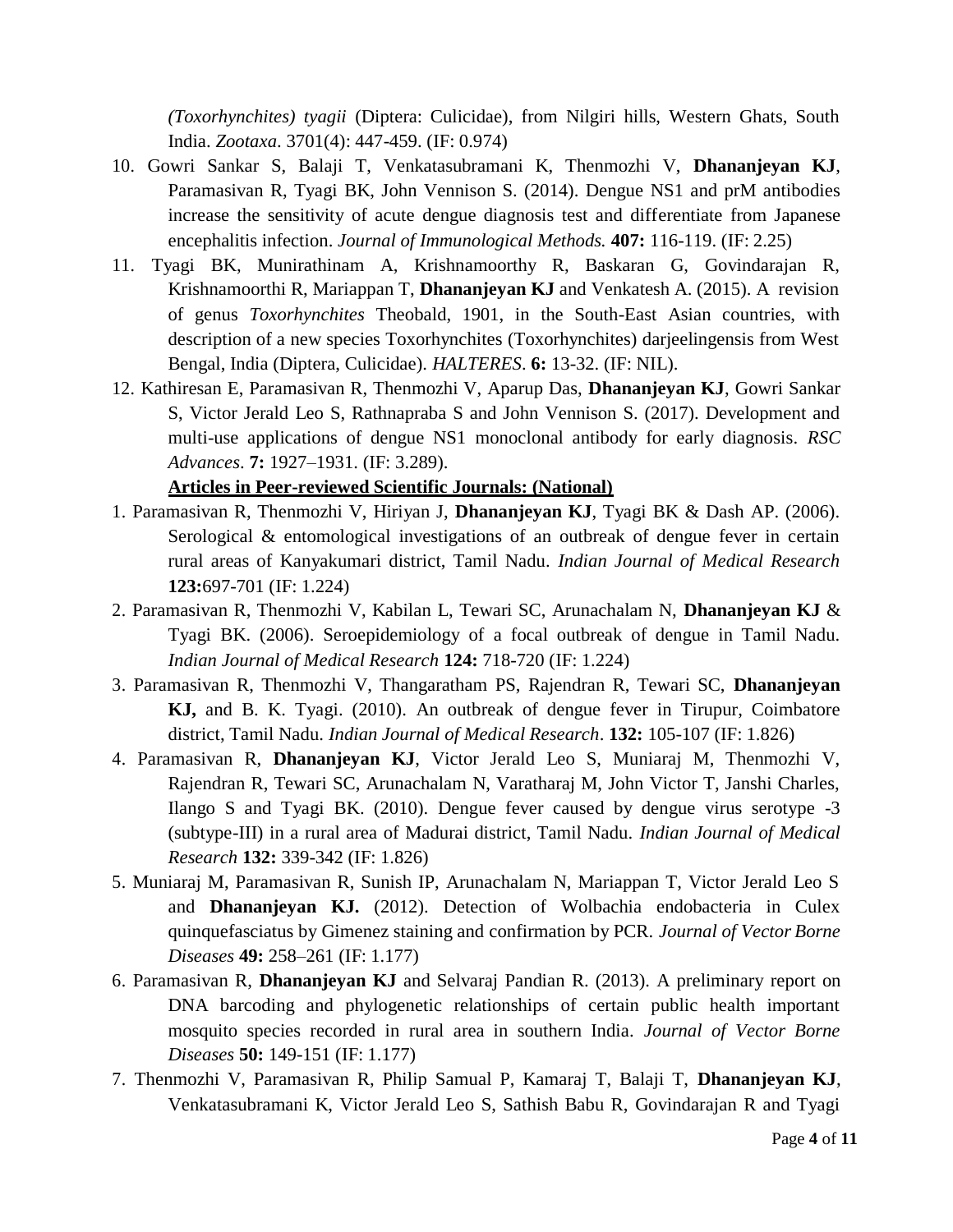BK. (2013). Japanese encephlitis virus isolation from mosquitoes during an outbreak in Alappuzha district, Kerala in 2011. *Journal of Vector Borne Diseases.***50:**229-231. (IF: 1.177)

- 8. Thenmozhi V, Paramasivan R, Philip Samual P, Kamaraj T, Balaji T, **Dhananjeyan KJ,**  Venkatasubramaian K and Tyagi BK. (2013). Dual infection in human by Japanese encephalitis virus & chikungunya virus in Alppuzha district, Kerala, India. *Indian Journal of Medical Research.* **138:** 362-363. (IF: 2.061)
- 9. Thangaratham PS, Rajendran R, Paramasivan R, Tewari SC, **Dhananjeyan KJ** and Tyagi BK. (2013). Clinical spectrum during dengue haemorrhagic fever epidemics in Tirupur (India). *Journal of Vector Borne Diseases.* **50:** 311–313. (IF: 1.177)
- 10. Mariappan T, Muniaraj M,Victor Jerald Leo S, **Dhananjeyan KJ,** Rajamannar V, Tewari SC, Manavalam R, Munirathinam A, Krishnamoorthy R, Philip Samueal P, Paramasivan R, Arunachalam N and Tyagi BK. (2013). Entomological investigation of chikungunya outbreaks in a few sites in Tamil Nadu during 2010. *The National Medical Journal of India*. **26(4):** 249-250. (IF: 0.595 [2011]).
- 11. Venkatasubramani K, Paramasivan R, Thenmozhi V, **Dhananjeyan KJ**, Balaji T and Victor Jerald Leo S. (2015). Diagnosis of Chikungunya dominated co-infection with dengue during an outbreak in south India (2010 and 2012) *Tropical Doctor.*  doi:10.1177/0049475515585476.
- 12. Thenmozhi V, Balaji T, Selvam A, Venkatasubramani K, **Dhananjeyan KJ.** (2015). A longitudinal study on abundance and infection frequency of Japanese en8cephalitis vectors in Tirunelveli district, Tamil Nadu, India. *International Journal of Mosquito Research.* **2(3):** 166-169.
- 13. Thenmozhi V, Balaji T, Venkatasubramani K, **Dhananjeyan KJ**, Selvam A, Rajamannar V & Tyagi BK. (2016). Role of *Anopheles subpictus* Grassi in Japanese encephalitis virus transmission in Tirunelveli, South India. *Indian Journal of Medical Research* **144:** 477- 81
- 14. Bhavna Gupta, K.J. Dhananjeyan1, S. Victor Jerald Leo, T. Balaji, K. Venkatasubramani, A. Veerapathiran, M. Muniaraj and R. Paramasivan. (2021). Genetic diversity of *Aedes aegypti* (Diptera: Culicidae) in rural and urban settings in Tamil Nadu, India. Entomon **46(1):** 73-80

### **Article in News Letter:**

1. Paramasivan R, **Dhananjeyan KJ**, Rajendran R and Tyagi BK. (2006). Genomic DNA from non-destructive source (insect exuvium) for taxonomic applications. *CRME Newsletter*. **3(2):** 2-3.

### **Chapter in Book:**

1. **Dhananjeyan KJ**, Paramasivan R, Thenmozhi V, Chandrasekar R and Tyagi BK. (2014). Insect exuvium extracted DNA marker: a good complementary molecular taxonomic characteristics with special reference to mosquitoes. In: Short Views on Insect Biochemistry and Molecular Biology. Eds. Chandrasekar R, Tyagi BK, Gui ZZ and Reeck GR. Vol. I. pp355-361. International Book Mission©, Academic Publisher, South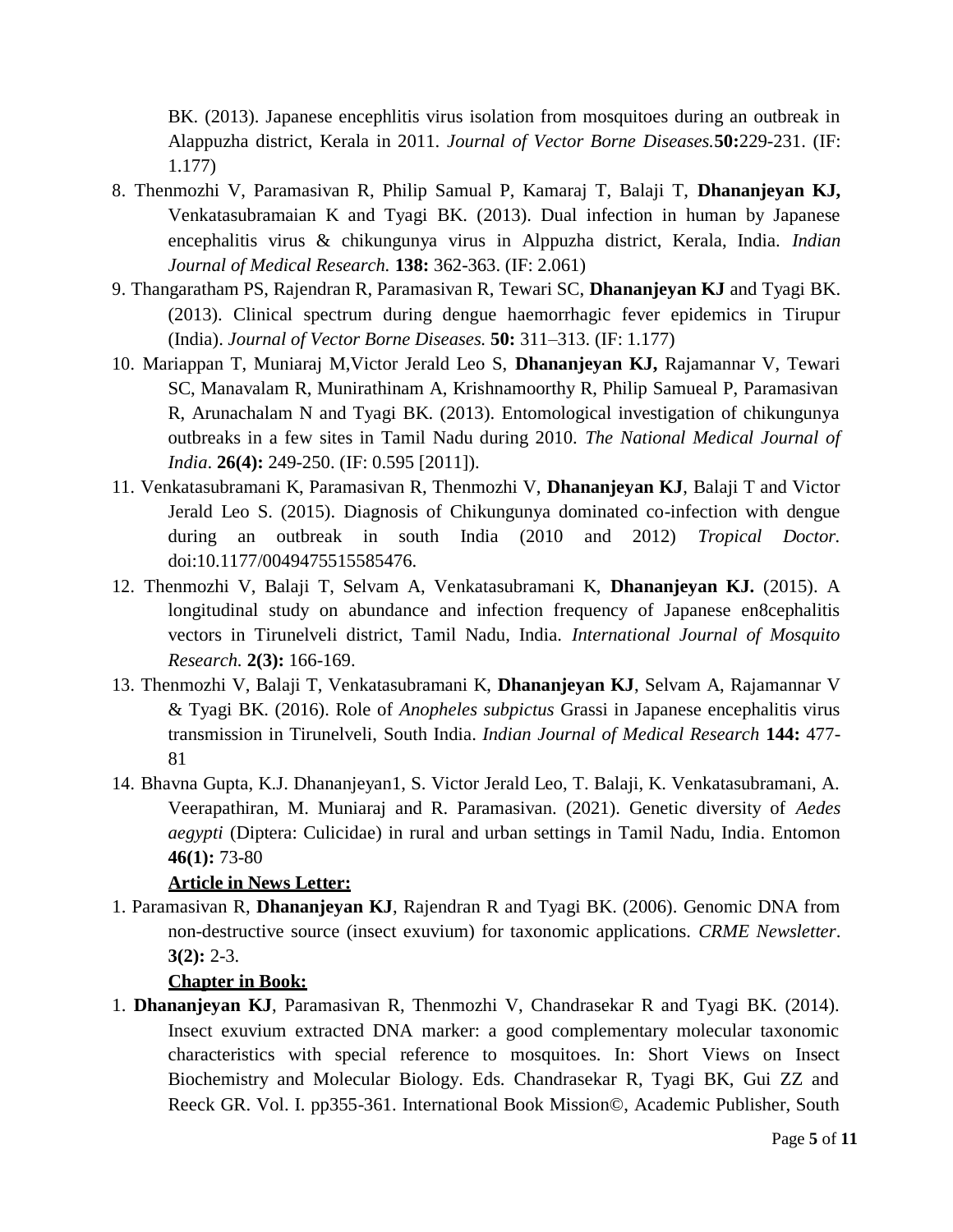India. ISBN No. 978-1-63315-205-2 (USA).

#### **Articles presented in Conference / Symposium:**

- 1. **Dhananjeyan KJ\***, Paramasivan R, Victor Jerald Leo S, Tewari SC, Thenmozhi V, Rajendran R and Tyagi BK. (2006). Use of non-destructive source of genomic DNA in insect studies. 8<sup>th</sup> International Symposium on 'Vectors and Vector-Borne Diseases' conducted jointly by CRME, Madurai and NVBDCP, Delhi,  $13<sup>th</sup>$  -  $15<sup>th</sup>$  October 2006.
- 2. Thangaratham PS\*, Rajendran R, Tewari SC, Paramasivan R, Arunachalam N, **Dhananjeyan KJ** and Tyagi BK. (2006). Clinical investigations of suspected fever cases during dengue outbreak in Tiruppur, Coimbatore district, Tamil Nadu. 8th International Symposium on "Vectors and Vector-Borne Diseases" conducted jointly by CRME, Madurai and NVBDCP, Delhi, 13th – 15th October 2006.
- 3. Mani TR\*, **Dhananjeyan KJ** and Tyagi BK. (2006). A new biopupicide for the control of mosquito vectors. 4<sup>th</sup> International symposium on 'Biocontrol and Biotechnology', conducted by Lady Doak College, Madurai,  $27<sup>th</sup> - 29<sup>th</sup>$  November 2006.
- 4. Sharmil G\*, Paramasivan R, Rajendran R, **Dhananjeyan KJ** and Tyagi BK. (2007). A comparative analysis of chemical composition of salivary gland extracts of vector mosquitoes.  $1<sup>st</sup>$  Conference on Medical Arthropodology Conducted by Centre for Research in Medical Entomology, (ICMR), Madurai – 625 002, on  $1<sup>st</sup> - 2<sup>nd</sup>$  September, 2007.
- 5. **Dhananjeyan KJ\***, Paramasivan R, Tewari SC, Victor Jerald Leo S and Tyagi BK. (2008). Molecular identification of *Culex vishnui* subgroup mosquitoes, vectors of Japanese encephalitis virus with genomic DNA from non-destructive sources. Multi-Colloquial Brain Storming meeting on Vector Borne Diseases "Using Innovative Control Measures & In-depth Reviews" organized by Centre for Research in Medical Entomology, Madurai  $-625002$  from  $10^{th} - 11^{th}$  May 2008.
- 6. Paramasivan R\*, **Dhananjeyan KJ,** Victor Jerald Leo S, Phillip Samuel P, Thenmozhi V, Muniaraj M, Krishnamoorthi R and Tyagi BK. (2008). Molecular epidemiology of Chikungunya virus prevalent in India. Multi-Colloquial Brain Storming meeting on Vector Borne Diseases "Using Innovative Control Measures & In-depth Reviews" organized by Centre for Research in Medical Entomology, Madurai – 625 002 from  $10^{th}$  $-11^{th}$  May 2008.
- 7. Victor Jerald Leo S\*, Paramasivan R, Thenmozhi V, Muniaraj M, Phillip Samuel P, **Dhananjeyan KJ** and Tyagi BK. (2008). Studies on transovarial transmission cycle of Chikungunya virus in *Aedes aegypti* mosquitoes. Multi-Colloquial Brain Storming meeting on Vector Borne Diseases "Using Innovative Control Measures & In-depth Reviews" organized by Centre for Research in Medical Entomology, Madurai – 625 002 from  $10^{th} - 11^{th}$  May 2008.
- 8. **Dhananjeyan KJ\***, Paramasivan R, Sivaperumal R, Muniaraj M, Thiruvarutselvi, Thenmozhi V, Rajendran R and Tyagi BK. (2008). Molecular modeling of the envelope protein of Chikungunya virus.  $2<sup>nd</sup>$  Conference on Medical Arthropodology Conducted by CRME, (ICMR), Madurai – 625 002, on  $15^{th} - 16^{th}$  December, 2008.
- 9. Sharmil G\*, Victor Jerald Leo S, **Dhananjeyan KJ,** Paramasivan R, Rajendran R and Tyagi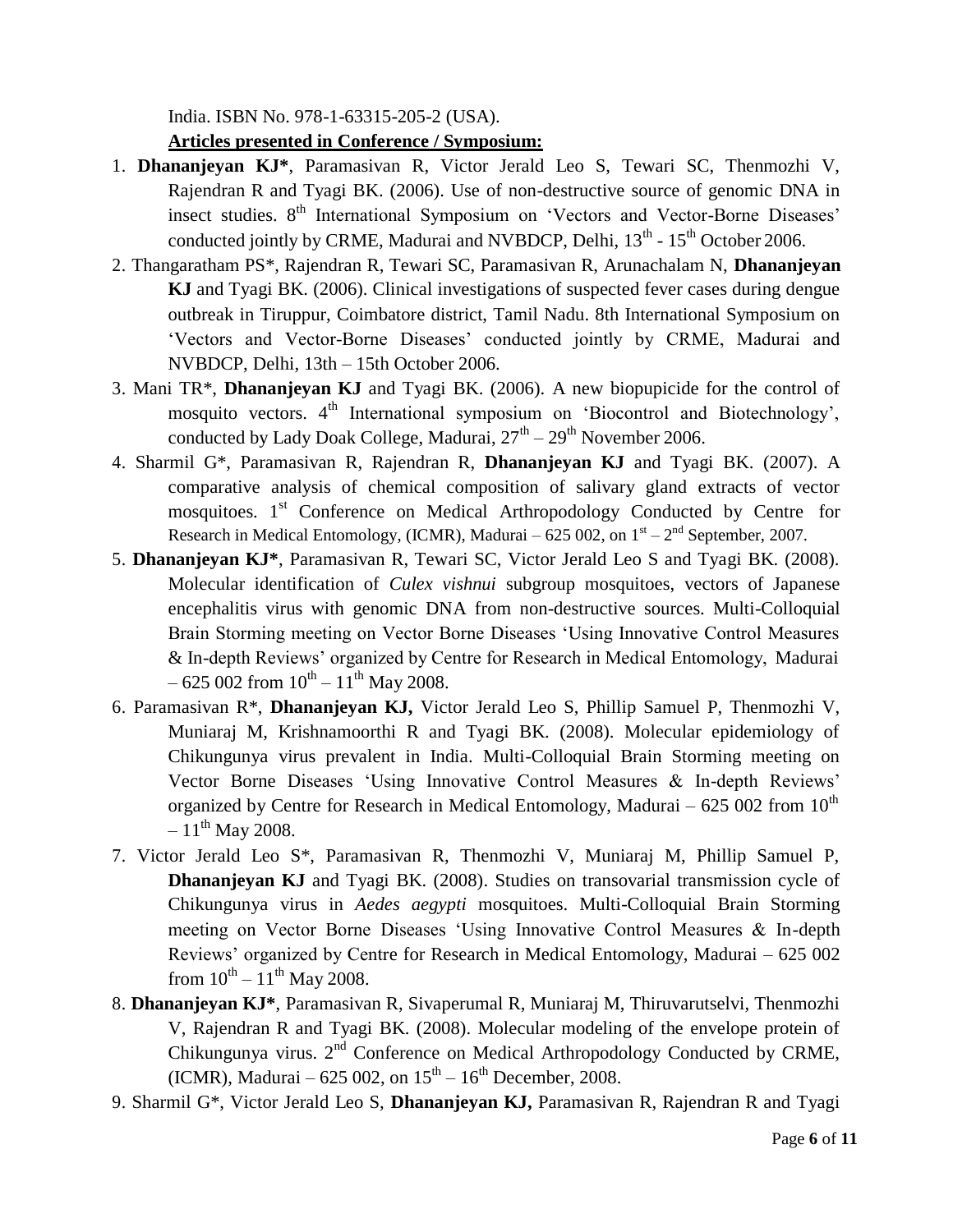BK. (2008). Biochemical spectrum of Chikungunya patients in Tamil Nadu. 2<sup>nd</sup> Conference on Medical Arthropodology Conducted by Centre for Research in Medical Entomology, (ICMR), Madurai – 625 002, on  $15<sup>th</sup> - 16<sup>th</sup>$  December, 2008.

- 10. Suresh P\*, Paramasivan R, Karthikeyan KAM, **Dhananjeyan KJ,** Selvarani S and Sasireka G. (2008). Genetic variation of *Armigeres subalbatus* (Coquillett) using Random Amplified Polymorphic DNA markers.  $2<sup>nd</sup>$  Conference on Medical Arthropodology Conducted by Centre for Research in Medical Entomology, (ICMR), Madurai – 625 002, on  $15^{th} - 16^{th}$  December, 2008.
- 11. Victor Jerald Leo S\*, Paramasivan R, Phillip Samuel P, Muniyaraj M, Thenmozhi V, **Dhananjeyan KJ,** Arunachalam N, Rajendran R and Tyagi BK. (2009). Laboratory diagnosis of Chikungunya virus infection – an Indian perspective.  $3<sup>rd</sup>$  Conference of Medical Arthropodology Conducted by Centre for Research in Medical Entomology, (ICMR), Madurai – 625 002, on  $18^{th} - 19^{th}$  December, 2009.
- 12. Rajapriyanka R\*, Arunachalam N, Paramasivan R, **Dhananjeyan KJ** and Victor Jerald Leo S (2009). Host feeding pattern of *Culex tritaeniorhynchus*, the principal vector of Japanese encephalitis, in a rural area of Madurai, Tamil Nadu. 3<sup>rd</sup> Conference of Medical Arthropodology Conducted by Centre for Research in Medical Entomology, (ICMR), Madurai – 625 002, on  $18^{th}$  –  $19^{th}$  December, 2009.
- 13. John Vennison S\*, Gowri Sankar S, **Dhananjeyan KJ**, Paramasivan R, Thenmozhi V and Tyagi BK. (2011). Dengue NS1 IgM detection: a new approach for sensitive acute dengue virus diagnosis and for understanding its role in pathology and pathogenesis. 5<sup>th</sup> Conference of Medical Arthropodology Conducted by Centre for Research in Medical Entomology, (ICMR), Madurai – 625 002, on  $18-19<sup>th</sup>$  October 2011.
- 14. Thenmozhi V\*, Paramasivan R, Philip Samuel P, Balaji T, Baskaran G, **Dhananjeyan KJ**, Selvam A and Tyagi BK. (2011). Mosquito diversity in Tirunelveli district, Tamil Nadu. 5<sup>th</sup> Conference of Medical Arthropodology Conducted by Centre for Research in Medical Entomology, (ICMR), Madurai – 625 002, on  $18 - 19<sup>th</sup>$  October 2011.
- 15. Baskaran G\*, Philip Samuel P, Paramasivan R, Victor Jerald Leo S, **Dhananjeyan KJ,**  Pazhaninathan K, Venkatesh A, Kamaraj T and Tyagi BK. (2011).A simple and cost effective method for the effective removal of rainwater stored in tyres, a potential breeding source of dengue CHIKV vectors.  $5<sup>th</sup>$  Conference of Medical Arthropodology Conducted by Centre for Research in Medical Entomology, (ICMR), Madurai – 625 002, on  $18 - 19<sup>th</sup>$  October 2011.
- 16. Venkatasubramani K\*, **Dhananjeyan KJ**, Balaji T, Baskaran G, Thenmozhi V, Paramasivan R and Tyagi BK. (2012). Chikungunya fever, an important re-emerging public health problem in Tamil Nadu.  $6<sup>th</sup>$  Conference of Medical Arthropodology Conducted by Centre for Research in Medical Entomology, (ICMR), Madurai – 625 002, on  $18 - 19<sup>th</sup>$  October 2012.
- 17. David Antony Raj A\*, Judith Caroline J and **Dhananjeyan K J**. (2016). Powerful papaya: potential antioxidant and immunostimulant. International conference on New horizons, Emerging challenges and Recent paradigms in food mediated immunity and their role in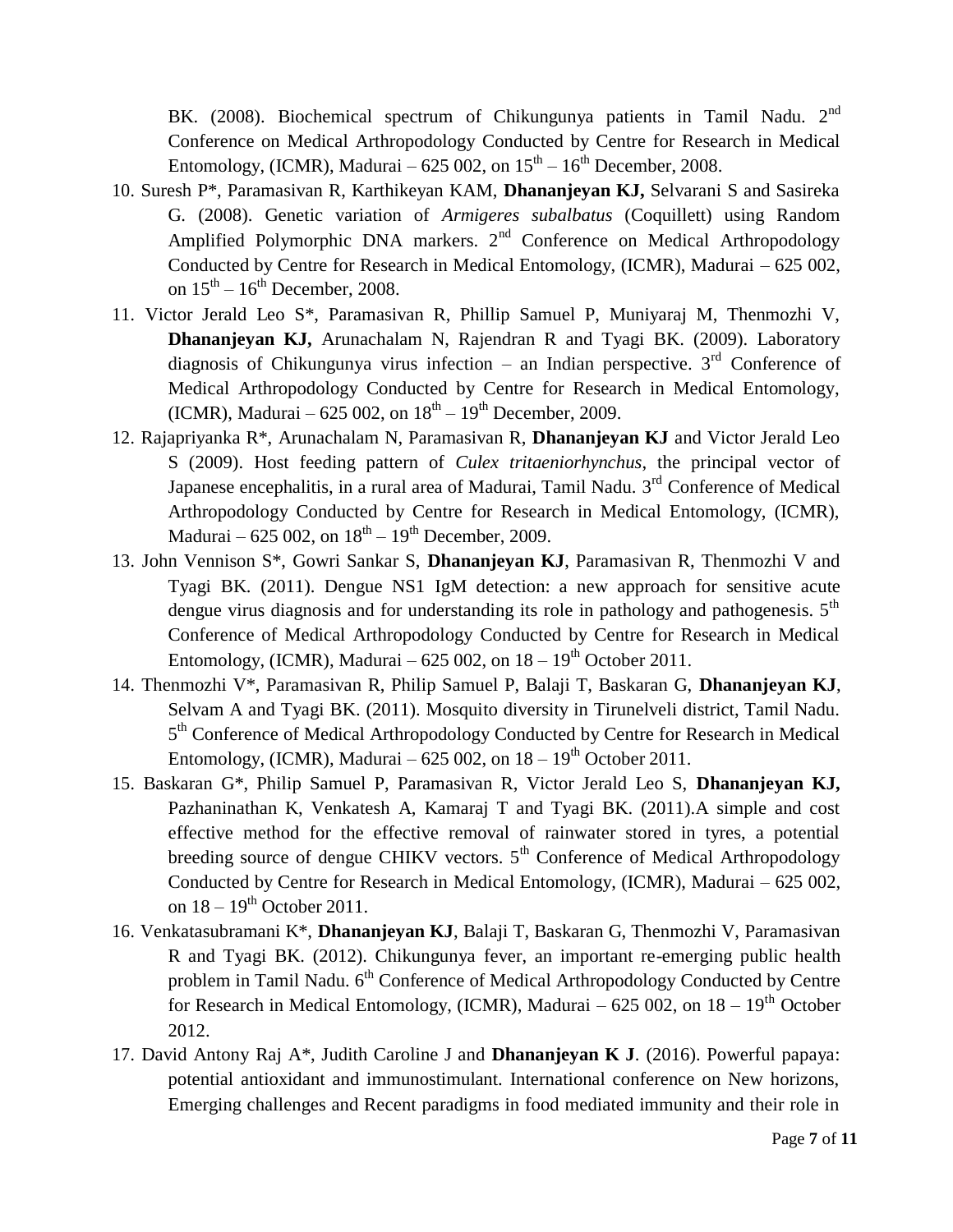human health and longevity" organized by PG & Research Department of Zoology, The American College, Madurai – 2 during  $31<sup>st</sup>$  August –  $1<sup>st</sup>$  September 2016.

\* Presenting Authour.

## **Gene sequence submissions:**

- 1. FJ372982 CO1 gene of vector mosquito *Aedes aegypti*
- 2. FJ372983 CO1 gene of vector mosquito *Ae. albopictus*
- 3. FJ372984 CO1 gene of vector mosquito *Culex tritaeniorhynchus*
- 4. FJ372985 CO1 gene of vector mosquito *Cx. quinquefasciatus*
- 5. EU822302 Wolbachia Surface Protein of endosymbiont bacteria *Wolbachia* from *Aedes aegypti*
- 6. EU194487 Wolbachia Surface Protein of endosymbiont bacteria *Wolbachia* from *Culex quinquefasciatus*
- 7. EU148606 E1 gene of Chikungunya virus isolated from Lakshadweep islands.
- 8. EU148607 E1 gene of Chikungunya virus isolated from Lakshadweep islands.
- 9. EU148608 E1 gene of Chikungunya virus isolated from Lakshadweep islands.
- 10. JX436102 CO1 gene of *Toxorhynchites* sp. RK-2012 (described byCRME)

## **Symposiums/Conferences attended:**

- Actively participated in Prof. S. Krishnaswamy memorial Symposium on "Advances in Biology' held on 5<sup>th</sup> February 1997 at Madurai Kamaraj University.
- Actively participated in "Aqua Terr" Annual symposium held on  $27<sup>th</sup>$  and  $28<sup>th</sup>$  February 1998 at Madurai Kamaraj University.
- Participated in 'National Seminar on Atomic Energy, Ecology, and Environment' held on  $8<sup>th</sup>$  and 9<sup>th</sup> February 2001 at Jamal Mohamed College, Tiruchirappalli – 620 020.
- Participated and presented poster articles in the  $8<sup>th</sup>$  International Symposium on 'Vectors' and Vector-Borne Diseases' held from  $13<sup>th</sup>$  to  $15<sup>th</sup>$  October 2006, conducted jointly by Centre for Research in Medical Entomology, Madurai – 625 002 and National Vector Borne Disease Control Programme, Delhi, at Madurai.
- Participated and presented a poster in  $1<sup>st</sup>$  Conference on "Medical Arthropodology" conducted by Centre for Research in Medical Entomology, (ICMR), Madurai – 625 002, on  $1<sup>st</sup> - 2<sup>nd</sup>$  September 2007.
- Participated and delivered a lecture in Multi-Colloquial Brain Storming meeting on 'Vector Borne Diseases: Using Innovative Control Measures & In-depth Reviews" organized by Centre for Research in Medical Entomology, (ICMR), Madurai – 625 002 from  $10^{th} - 11^{th}$  May 2008.
- Participated and presented a poster in  $2<sup>nd</sup>$  Conference on "Medical Arthropodology" conducted by Centre for Research in Medical Entomology, (ICMR), Madurai – 625 002 during  $15<sup>th</sup> - 16<sup>th</sup>$  December, 2008.
- Actively participated in the  $3<sup>rd</sup>$  Conference on "Medical Arthropodology" conducted by Centre for Research in Medical Entomology, (ICMR), Madurai  $-625002$  during  $18<sup>th</sup> -$ 19<sup>th</sup> December 2009.
- Actively participated in the  $4<sup>th</sup>$  Conference on "Medical Arthropodology" conducted by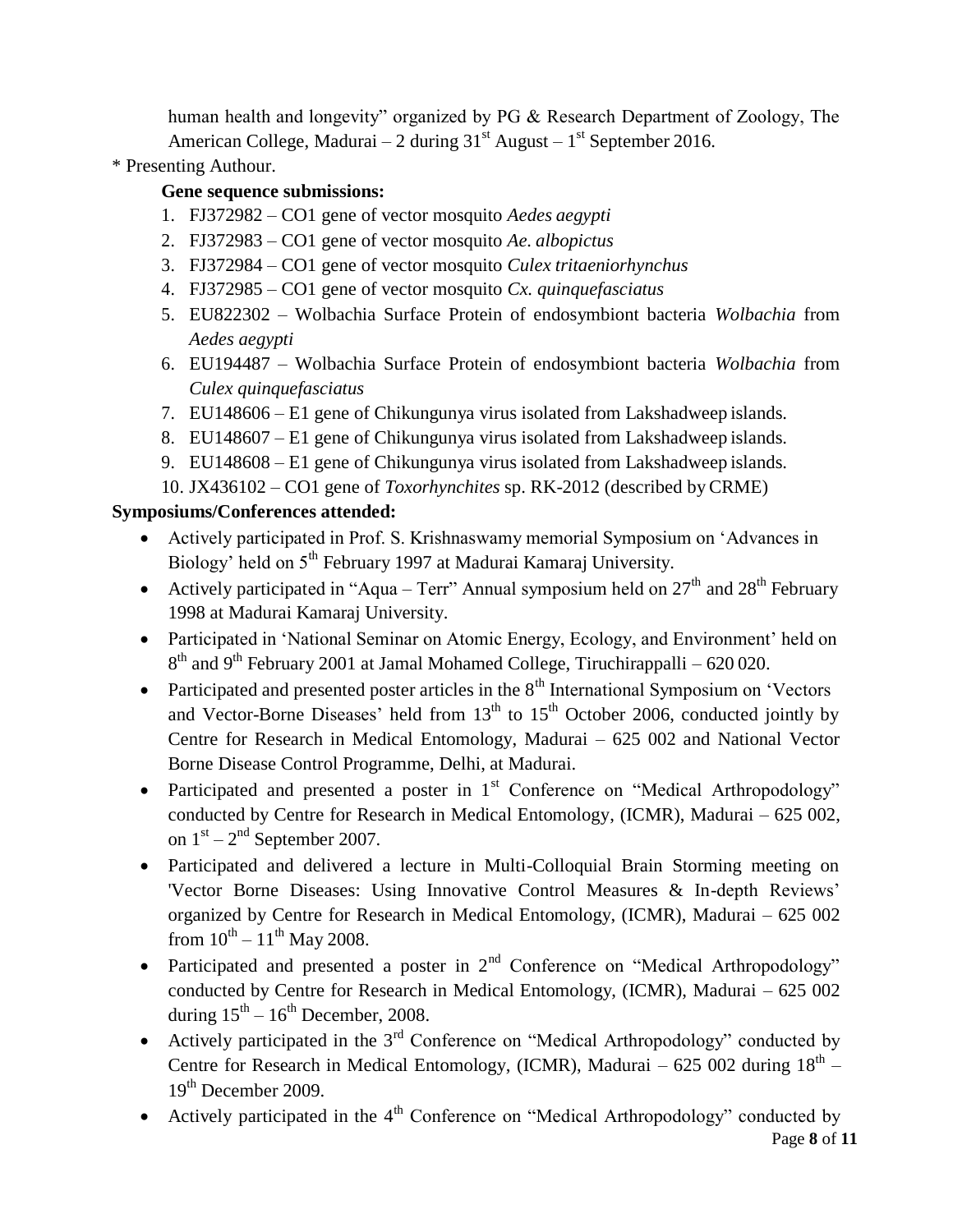Centre for Research in Medical Entomology, (ICMR), Madurai  $-625002$  during  $19<sup>th</sup>$  - $20<sup>th</sup>$  December 2010.

- Actively participated in the  $5<sup>th</sup>$  Conference on "Medical Arthropodology" conducted by Centre for Research in Medical Entomology, (ICMR), Madurai  $-625002$  during  $18<sup>th</sup> 19<sup>th</sup>$  October 2011.
- Actively participated in the  $6<sup>th</sup>$  Conference on "Medical Arthropodology" conducted by Centre for Research in Medical Entomology, (ICMR), Madurai  $-625002$  during  $18<sup>th</sup> 19<sup>th</sup>$  October 2012.
- Actively participated in the "Brain storming conference on Dengue Scenario in India: Disease Burden, Surveillance and control" conducted by Centre for Research in Medical Entomology, (ICMR), Madurai – 625 002 during  $25<sup>th</sup> - 26<sup>th</sup>$  July 2013.
- Participated and presented a poster entitled "Powerful papaya: potential antioxidant and immunostimulant" in DBT & ICMR sponsored "International conference on New horizons, Emerging challenges and Recent paradigms in food mediated immunity and their role in human health and longevity" organized by PG & Research Department of Zoology, The American College, Madurai  $-2$  during  $31<sup>st</sup>$  August  $-1<sup>st</sup>$  September 2016.
- Actively participated in the 'AIACHE Golden Jubilee Finale Celebrations' conducted by All India Association for Christian Higher Education (AIACHE), Ecumenical Centre, 39 Institutional Area, D-Block, Janakpuri, New Delhi – 110058 at The American College, Madurai – 625002 from  $7<sup>th</sup>$  to  $11<sup>th</sup>$  October 2016.
- Attended the Science Academies" Lecture Workshop on **Recent Trends in Modern Biology** sponsored by Indian Academy of Sciences, Bangalore, Indian National Science Academy, New Delhi and The National Academy of Sciences, Allahabad and organized by Post Graduate & Research Department of Zoology, The American College from 23 January 2018 till 25 January 2018.
- Participated in the National Conference on "Coral reefs: Threats and Conservation CRTC – 2019" organized by PG & Research Department of Zoology, The American College, Madurai on 12 February 2019.
- Participated and acted as an Executive Member in the National Conference on 'Emerging Trends in Entomology (ETIE  $-$  2019)' organized by PG & Research Department of Zoology, The American College, Madurai during 7 & 8 March 2019.
- Participated in the National Conference on 'Wildlife: Threats and Conservation WTC 2019" organized by Post Graduate & Research Department of Zoology, The American College, Madurai on 18 October 2019.
- Participated in Dean SPGS Endowment Lecture on: "Insects and Languages: Implications for Food and Nutritional Security" delivered by Dr. R. Srinivasan, Acting Regional Director, World Vegetable Centre, Taiwan jointly organized by the Department of Agricultural Entomology, Agricultural College and Research Institute, Madurai and School of Post Graduate Studies, Tamil Nadu Agricultural University, Coimbatore on 24 January 2020.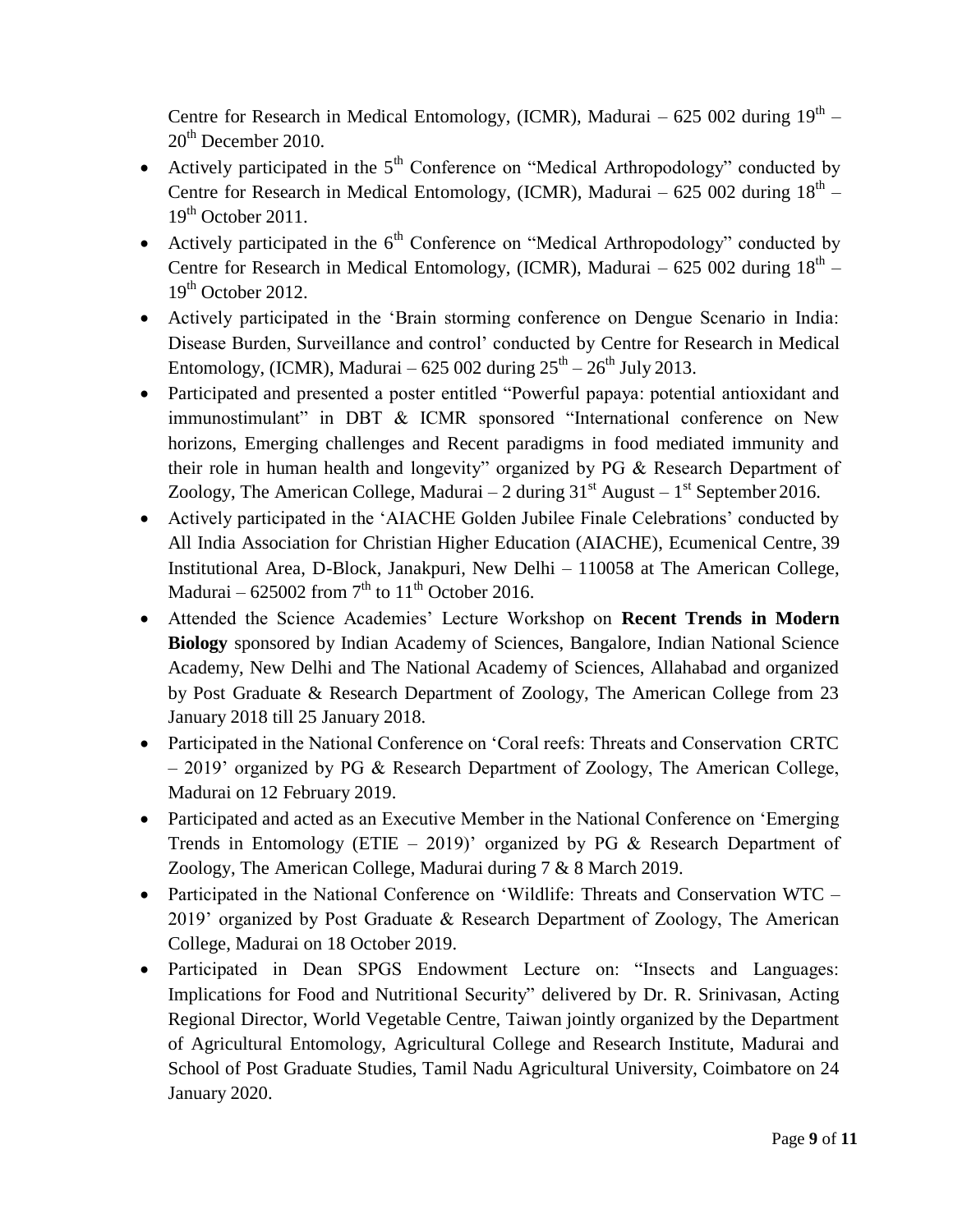Participated in the NAAC sponsored National Conference on "QUALITY ENHANCEMENT AND SUSTENANCE IN HIGHER EDUCATION" organized by the Internal Quality Assurance Cell (IQAC), The American College, Madurai on 6 March 2020.

# **Workshops/Trainings/Exhibitions:**

# **Organized:**

- 1. Served as Organizing Committee Member in the "Innovation in Science Pursuit for Inspired Research (INSPIRE) Internship Science Camp" organized by The American College, Madurai and Catalyzed & Sponsored by Department of Science & Technology from 07 to 11 February 2018.
- 2. Organized along with Dr. T. Angeline as co-organizing secretary a "Hands on Training cum Workshop on Fundamentals of Bioinformatics for Life Science Students' to the students of The American College, Madurai on 04 April 2019.
- 3. Headed the team of four students pursuing Post Graduate degree in Zoology and presented a model explaining "HOUSEHOLD GARBAGE DISPOSAL SYSTEM" in the exhibition on "Science in Everyday Life" held at Aravind Medical Research Foundation, Madurai on 28 September 2019.
- 4. Organized along with Dr. T. Angeline as co-organizing secretary a "State Level Hands on Training cum Workshop on FUNDAMENTALS OF BIOINFORMATICS" to the students of The American College, Madurai on 05 March 2020.

# **As resource person:**

- 1. Delivered a lecture on "Molecular Biology of Japanese encephalitis virus" as faculty in "Workshop on surveillance and control of JE with emphasis on implementation of vaccination programme in India" during  $23<sup>rd</sup>$  -  $25<sup>th</sup>$  January 2006, Conducted by Centre for Research in Medical Entomology, Madurai.
- 2. As a faculty member demonstrated and explained the field activities to the participants of the Workshop entitled "Dengue vector surveillance and disease control management in India" Conducted by Centre for Research in Medical Entomology, Madurai from  $23<sup>rd</sup>$  to  $24<sup>th</sup>$  March 2006.
- 3. Delivered a lecture on "Molecular Taxonomy in CRME" in Training workshop on "Mosquito Taxonomy and Ecology" conducted by Centre for Research in Medical Entomology (ICMR), Madurai  $-2$ , for three scientists from Institute of Medical Research, Kuala Lumpur, Malaysia, from 17th to 21st December, 2007.
- 4. Delivered a lecture on "DNA Barcoding" and demonstrated the laboratory procedure for "Molecular Taxonomy of vector mosquitoes" in a Training imparted to two Senior Entomologists from Institute of Vector Control & Zoonoses, Hosur, Ta mil Nadu from  $5^{\text{th}}$ January 2015 till  $9<sup>th</sup>$  January 2015.

# **As participant:**

1. Undergone a hands-on training on "Real Time – Polymerase Chain Reaction" in 'Stateof-art Genomics & Proteomics training facility' at Gurgaon, conducted by Labindia Research and Development Laboratory, Labindia Instruments Pvt. Ltd., 372, Udyog